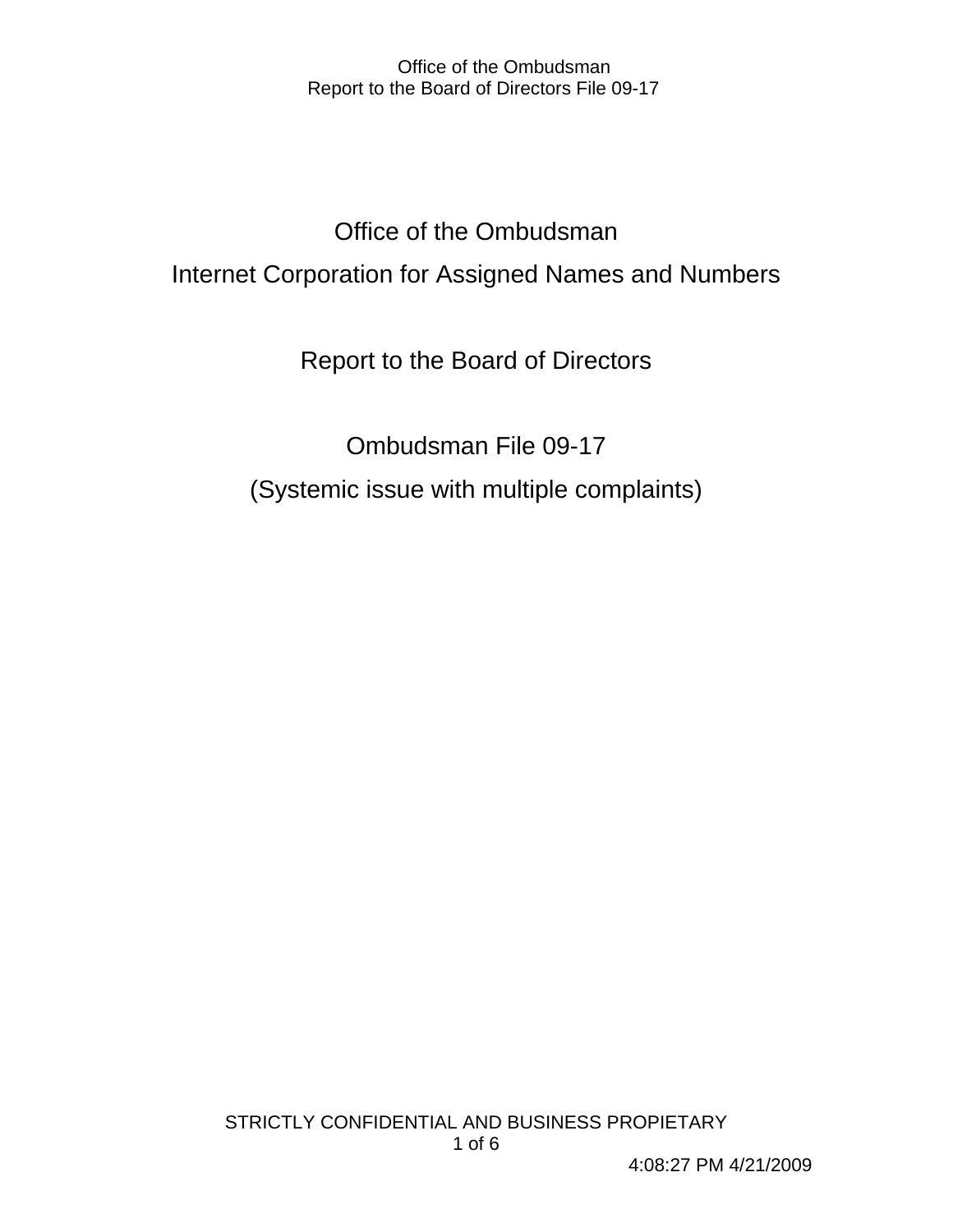From the ICANN Ombudsman Framework:

# **Confidentiality**

All matters brought before the Ombudsman shall be treated as confidential. The Ombudsman shall only make enquiries or advise staff and Board members at ICANN of the existence and identity of a complainant in order to further the resolution of the complaint. ICANN staff and Board members are to hold the existence of a complaint and the identity of a complaint as confidential, except to further the resolution of a complaint.

This report shall not be further released by any party receiving the report without the consent of the Office of the Ombudsman.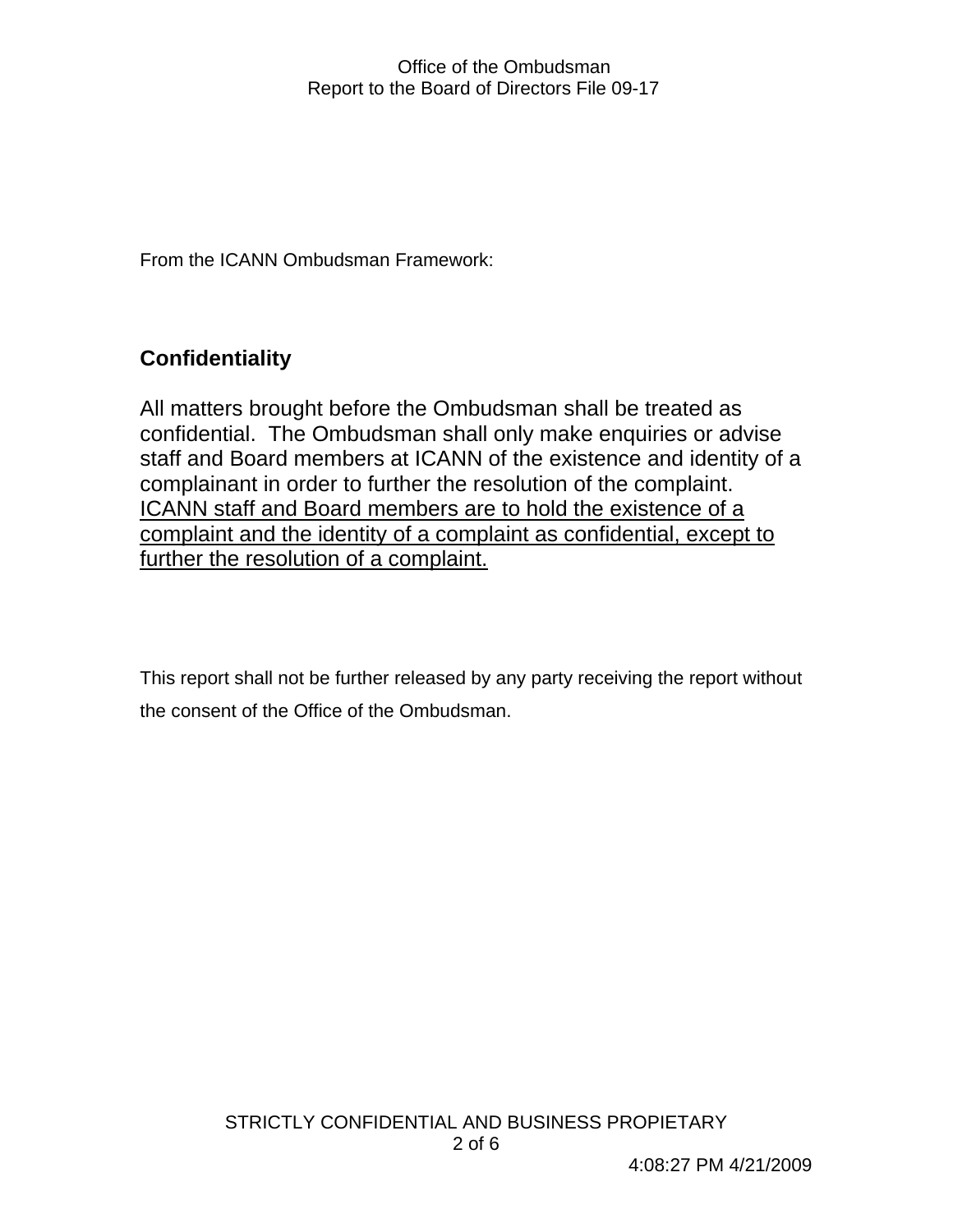#### Introduction

ICANN Bylaw V, Articles 2 and 4 state:

"The Ombudsman shall serve as an objective advocate for fairness and shall seek to evaluate and where possible resolve complaints about unfair or inappropriate treatment by ICANN staff, the Board, or ICANN constituent bodies, clarifying the issues and using conflict resolution tools such a negotiation, facilitation, and "shuttle diplomacy" to achieve these results."

"The Ombudsman shall be specifically authorized to make such reports to the Board as he or she deems appropriate with respect to any particular matter and its resolution or the inability to resolve it. Absent a determination by the Ombudsman, in his or her sole discretion, that it would be inappropriate, such reports shall be posted on the Website."

The Ombudsman Framework contains the following provisions:

"Where, in the conduct of an investigation of a complaint, the Ombudsman forms an opinion that there has been a serious breach of administrative fairness, or maladministration, the Ombudsman shall notify the Board of Directors of the circumstances (see key principles regarding administrative fairness in the "Code of Administrative Justice 2003" Ombudsman British Columbia)."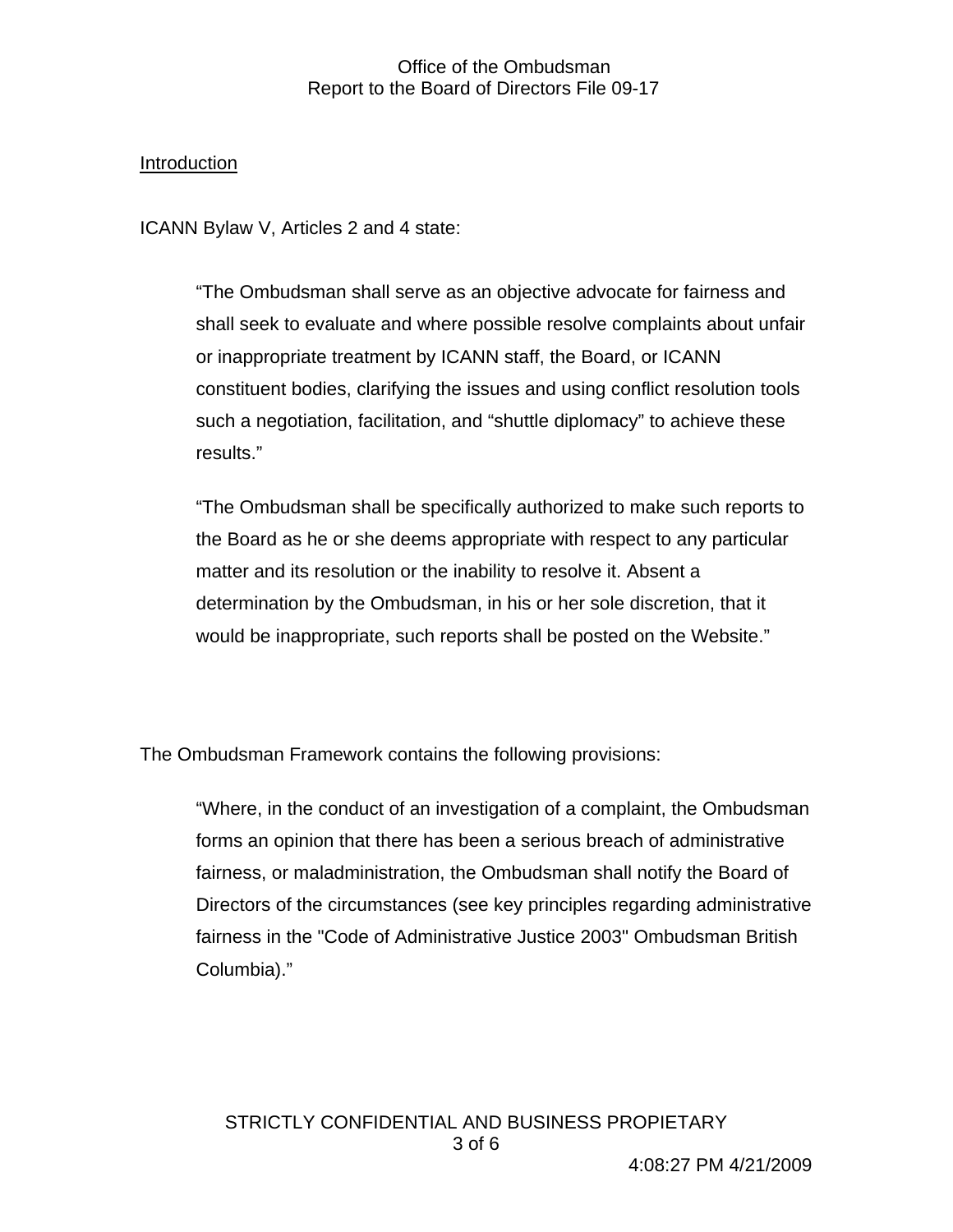# Scenario

In conjunction with the 34<sup>th</sup> ICANN Meeting, held at Mexico City, the At – Large Constituency held an "At Large Summit" which consisted of some 90 individual internet users representative of the community. The ICANN Board of Directors had voted to include this in the umbrella of ICANN activities and assumed financial responsibility for the summit. This responsibility included the travel of the summit attendees which included a per diem allowance.

During the course of the summit a number of funded attendees sought out the assistance of the Office of the Ombudsman to deal issues related to the payment of the per diem. Some had made arrangements for a pre-travel wire transfer which had not been successful for some reason or another; other had arrangements for a bank transfer but the transfer was through an intermediary bank and had not arrived by the start of travel or the summit; other had received a partial – but not full cash payment; while others complained they had received no per diem funds at all.

## Systemic Issues

In this case the systemic issue is defined by two factors. First, that a number of members of the community were affected by an ICANN process, and second, that the crux of the complaint lies not in an individual action, decision, inaction, but rather a systemic way of conducting business. These individual cases may all have been, somehow impacted by the applicant's banking arrangements or completion of appropriate forms, etc.

The systemic issue in this case can be summarized as the process in which ICANN disbursed funds to community members, especially those who come from offshore and financial system developing states, as part of the organization's financial obligations. This merits review and recommendations made by the Office of the Ombudsman as ICANN will, no doubt, continue to have such financial interactions with community members in the future.

STRICTLY CONFIDENTIAL AND BUSINESS PROPIETARY

4 of 6

4:08:27 PM 4/21/2009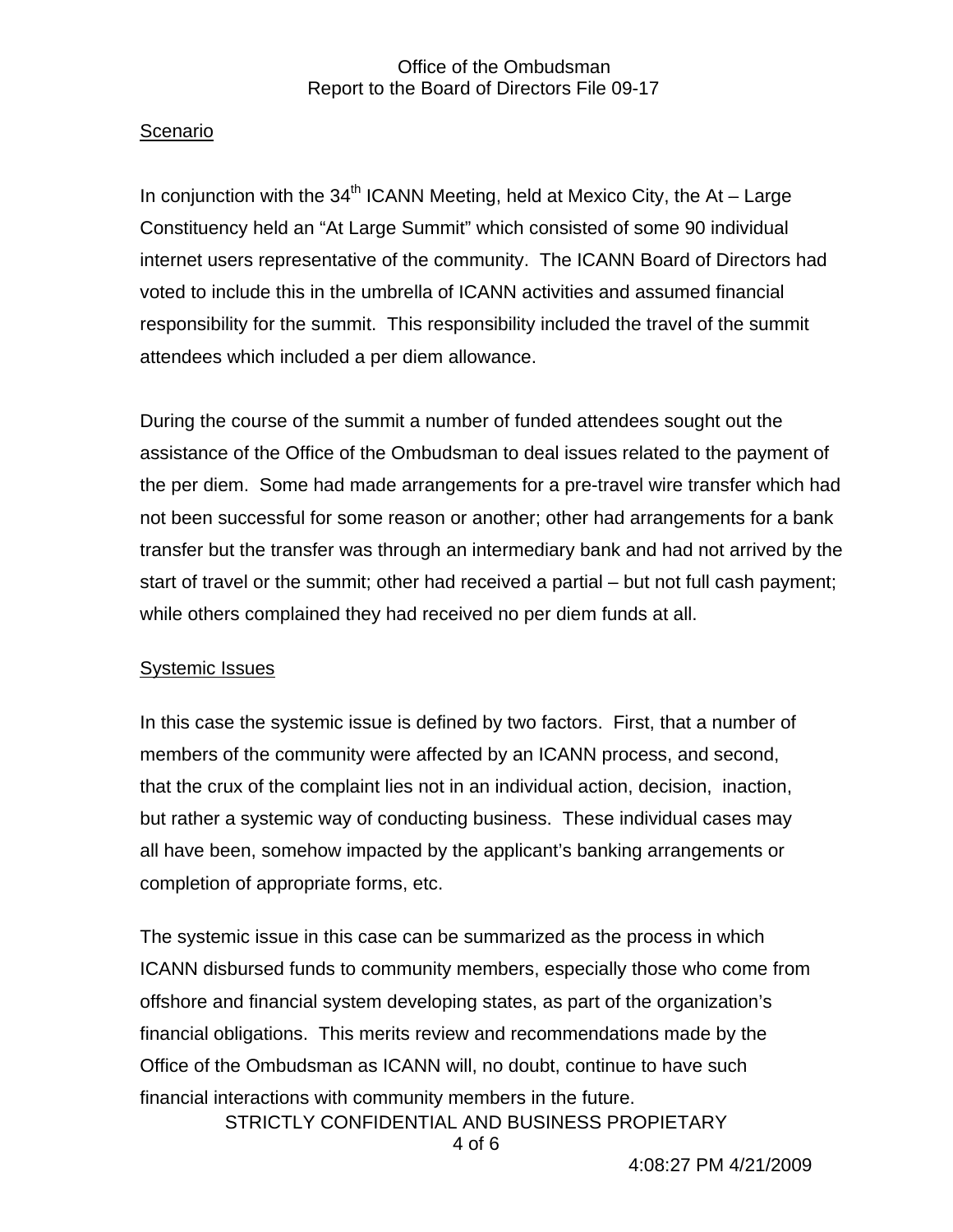In this particular set of circumstances the Office of the Ombudsman notes, with great pleasure, that ICANN Staff, and members of the At – Large leadership worked diligently in a compressed time period to ensure cash payments to all involved. The basis of this report is to help improve the systemic issues and provide for future systems which will provide for certainty of process and reduced staff crisis management.

I note the validity of the comment made to me to the effect that despite all of the good works done by the At – Large group and ICANN Staff, that those persons affected by this will systemic will take this away as their primary memory of this summit. I conclude that each of the individual matters has been appropriately dealt with, and that community members were, in the end, fairly treated.

## Redress and Recommendations

In this case each of the individual concerns have been resolved, and I make no finding at all whether ICANN has acted in an fair or unfair manner. Likewise, I make no finding that ICANN has acted fairly or unfairly on a systemic level. Rather, I rely on the bylaws which state: "The Ombudsman shall be specifically authorized to make such reports to the Board as he or she deems appropriate with respect to any particular matter and its resolution or the inability to resolve it."

In this case I find it appropriate to report to the board that there is a functionality, noted in the course of fact finding for a series of complaints, where is a systemic weakness which may be improved.

The office of the Ombudsman makes the following recommendations:

1. That the Board of Directors directs staff to conduct a "lessons learned" or best practices review of these incidents. The review should include the

STRICTLY CONFIDENTIAL AND BUSINESS PROPIETARY

5 of 6

4:08:27 PM 4/21/2009